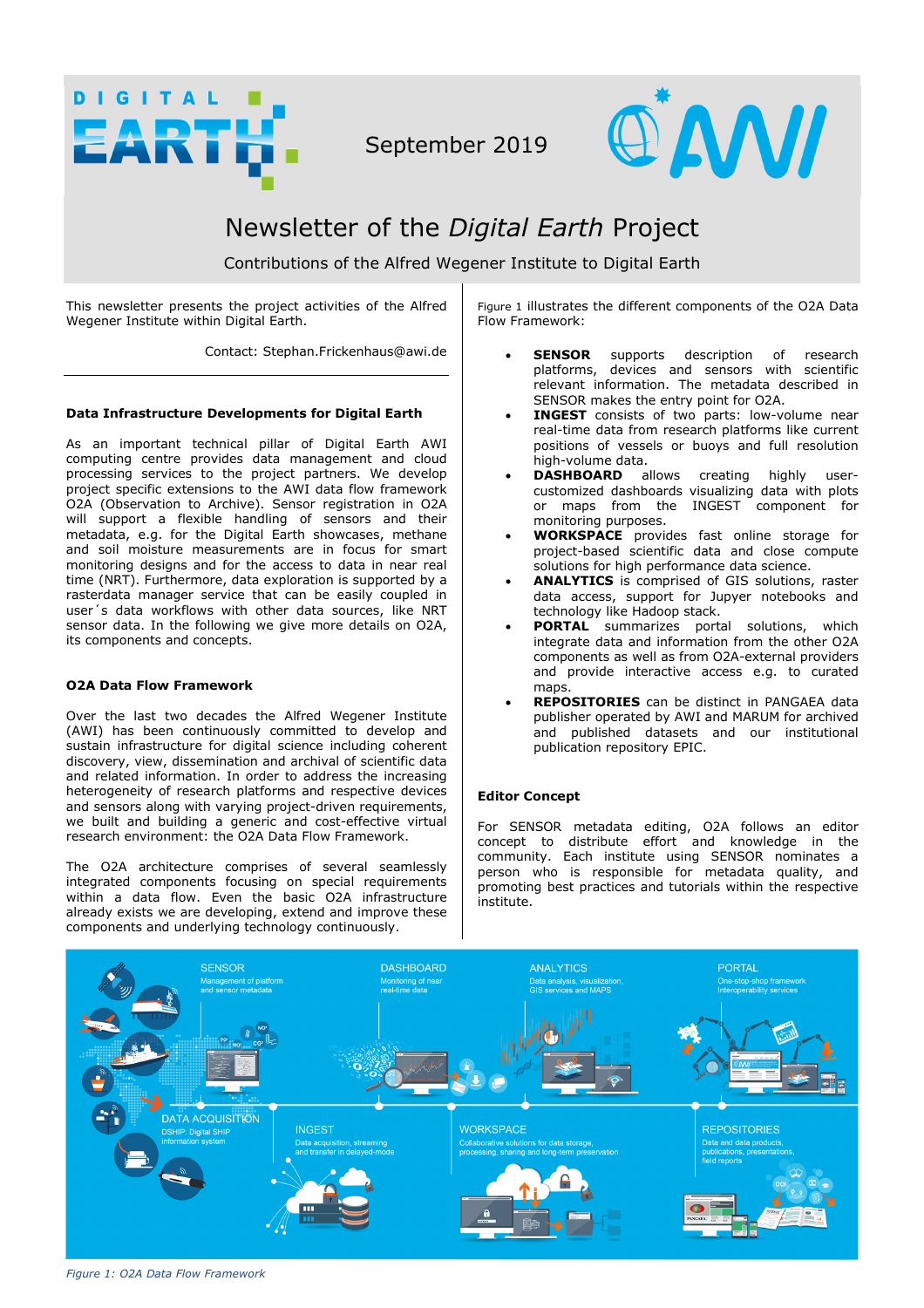#### **Documentation and Support**

Information and documentation on O2A components and usage is available in our wiki (https://data.awi.de/o2a-doc), videos and tutorials are available on YouTube (https://data.awi.de/o2a-video). There are also code examples on using O2A web services in GitHub (https://data.awi.de/o2a-code).

#### **Links**

- sensor.awi.de
- dashboard.awi.de
- maps.awi.de
- data.awi.de
- pangaea.de

#### **Data Exploration on near real-time data**

Using the O2A framework, metadata about platforms, devices and sensors are described in SENSOR. The INGEST component is based on these sensor descriptions and supports several protocols (e.g. FTP) and data formats (e.g. NetCDF) of datasets. INGEST stores harvested data in archive systems and on fast online storage systems. Generalized quality assessment and control procedures can be applied automatically during the INGEST process (download, store, process). Tests like manufacturer range or operation range are bound to specifications in SENSOR. Their implementation closely follows the formulations of the ARGO system.

For numerical near real-time data, O2A provides RESTbased web services (https://dashboard.awi.de/data-xxl/) for data access. Data is stored in a PostgreSQL database partitioned by platform and time including simple quality flags. For performance, aggregate statistics are calculated by default, offering fast access to e.g. minutely or hourly averaged values. Examples in R and Python with Jupyter notebooks can be found on GitHub (https://github.com/o2adata/o2a-data-dws)

#### **Data Exploration for raster data**

Within the Helmholtz Data Federation (HDF) project, we are developing solutions and extensions for the raster data manager rasdaman (https://www.rasdaman.com/). Selected data streams from satellites (e.g. precipitation raster data covering Germany) are described in SENSOR and fed into rasdaman via the INGEST component and according processing scripts.

Rasdaman provides fast raster analytics capabilities by supporting OGC standardized web services like web coverage service (WCS). Tools like extended metadata handling, 4D data extraction by profiles and polygons, interpolation and online data computing are available and complete the GIS-based Map Services visualization tools.

In Digital Earth these raster services are prepared for precipitation data and used in the Exploration Framework developments.

## **Cloud Infrastructure**

Also based on the HDF project, AWI develops cloud solutions for data storage and computing. Online file storage is realized on basis of DELL/EMC Isilon systems complemented with a hierarchical tape storage system. Since it is a good idea to do data processing by computing next to the data itself where possible, we are putting to test a self-service marketplace (https://marketplace.awi.de) for virtual appliances based on Docker containers and VMware with fast access to the stored data. For direct data access<br>we are running a JupyterHub instance we are running a JupyterHub

(https://jupyterhub.awi.de) supporting Python and R notebooks.

Access to the cloud infrastructure is currently offered prototypical upon request.

O2A services and cloud infrastructure are also available on board of Polarstern and used in very large international projects like MOSAiC.

## **Governance and Digitalization Strategies**

For the first time, Digital Earth has greatly enhanced the collaborative perspective of data science, as has happened in data management within the MOSES project and its infrastructures, but also in the modeling activities within ESM. It was noted that the multitude of collaborative activities reflected in the participation of many PIs in various working groups and cross-cutting subjects requires a concerted approach of governance development. This has recently been recognized by the management board of the research field and led to the establishment of the Earth and Environment Data Hub. The approach of Seed Groups in Digital Earth is considered at a more general level, focusing on data infrastructures and services synergistically, i. e., with the goal to streamline developments and to share services. In particular, this is regarded as part of the common digitalization strategy that is an important pillar to our common research program in POF IV. To consolidate the different working groups, DE proposes to establish "Collaborative Governance" as another cross-cutting theme in the Data Hub.

The emerged and to be further consolidated structures have facilitated writing a proposal for extending DE and the Earth System Modeling project ESM, which is funded within the same framework.

Digitalization requires a coordinated and joint effort in Helmholtz. The distributed Data Hub will serve to implement shared data management and analysis platforms in a synergistic way, bridging observation data, modeling data, metadata registration, and data publication. In this context, Digital Earth interfaces with ESM.



*Figure 2: Schematic view of digitalization contexts*

The management of modeling data of ever increasing storage volume requires new approaches to grant access for re-use of (frontier) simulations to a wide community of (non-modeling) scientists. Digital Earth will provide a webbased front-end to directly interact with the model data (regardless of size), i. e., as "virtual campaigns" by extracting essential variables from archived model data interactively (including the use of observational simulators). The required data services will be implemented in the extended ESM workpackages. As depicted above, all digitalization projects of the research field (including the Data Hub, ESM, and DE) will contribute to the community effort of creating a National Research Data Infrastructure for

**HELMHOLTZ RESEARCH FOR GRAND CHALLENGES**